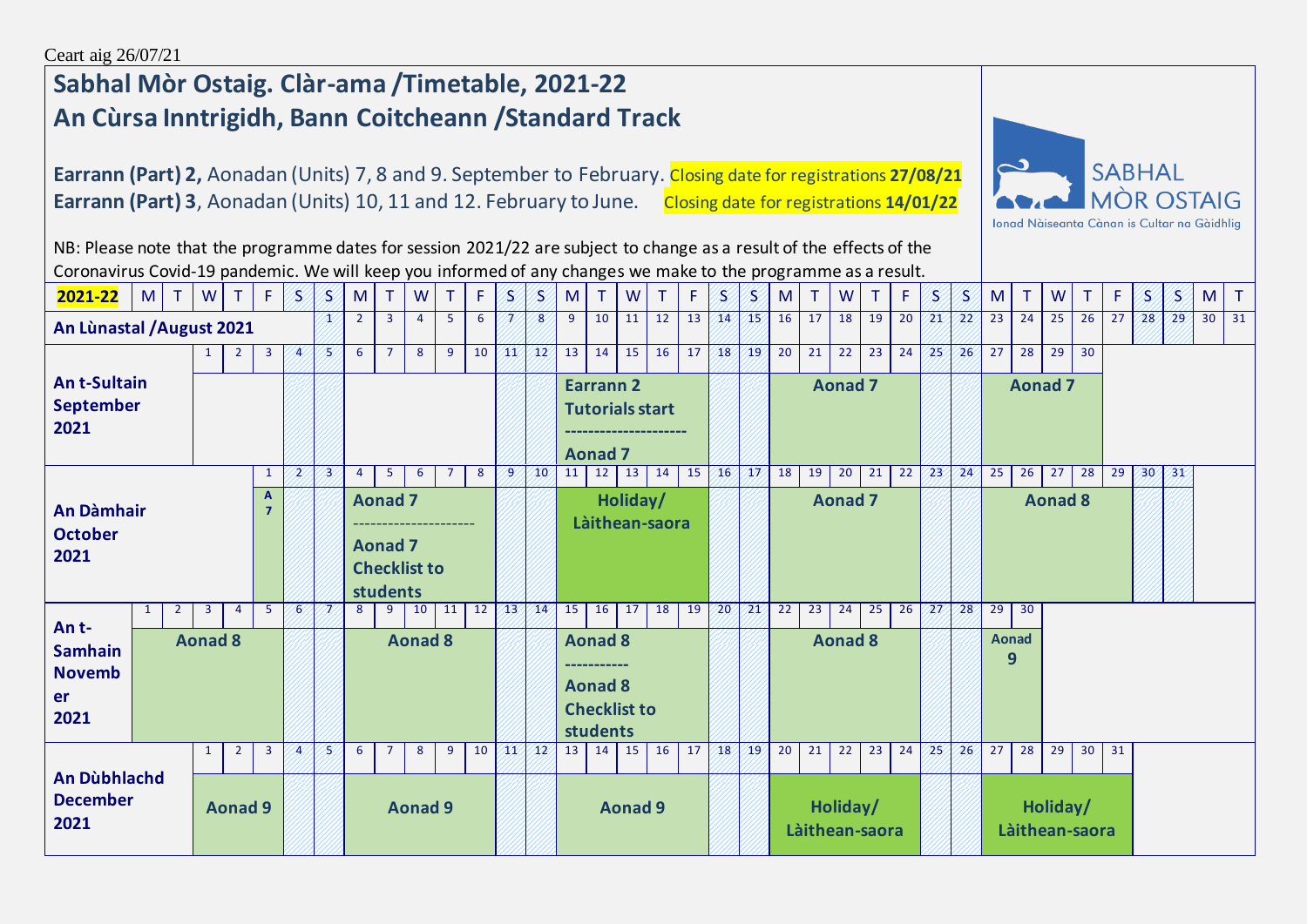| Ceart aig 26/07/21                             |                              |              |                           |                                                                                                                                |                |    |                |                |                                                                     |             |                        |                |                        |                 |    |        |                |                       |             |             |                 |                                                                                                                                                                                        |        |                       |    |    |    |    |                                   |                       |                               |                        |    |    |                 |                                |        |
|------------------------------------------------|------------------------------|--------------|---------------------------|--------------------------------------------------------------------------------------------------------------------------------|----------------|----|----------------|----------------|---------------------------------------------------------------------|-------------|------------------------|----------------|------------------------|-----------------|----|--------|----------------|-----------------------|-------------|-------------|-----------------|----------------------------------------------------------------------------------------------------------------------------------------------------------------------------------------|--------|-----------------------|----|----|----|----|-----------------------------------|-----------------------|-------------------------------|------------------------|----|----|-----------------|--------------------------------|--------|
| 2021-22                                        | M<br>W<br>F.<br>$\top$<br>T. |              |                           |                                                                                                                                |                | S  | S              | M              | $\top$                                                              | W           | T                      | F.             | 8)                     | 8.              | M  | $\top$ | W              | $\top$                | $\mathsf F$ | S           | S               | M                                                                                                                                                                                      | $\top$ | W                     | T  | F. | S  | S  | M                                 | T.                    | W                             | T.                     | F. | B. | S               | M                              | $\top$ |
|                                                |                              |              |                           |                                                                                                                                |                | x  | 2              | $\mathbf{3}$   | $\overline{4}$                                                      | $5^{\circ}$ | 6                      | $\overline{7}$ | 8                      | $\overline{9}$  | 10 | 11     | 12             | 13                    | 14          | /15/        | 16 <sup>′</sup> | 17 <sup>1</sup>                                                                                                                                                                        | 18     | 19                    | 20 | 21 | 22 | 23 | 24                                | 25                    | 26                            | 27                     | 28 | 29 | 30 <sup>′</sup> | 31                             |        |
| <b>Am Faoilleach</b><br><b>January</b><br>2022 |                              |              |                           |                                                                                                                                |                |    |                |                | <b>Aonad 9</b><br><b>Aonad 9</b><br><b>Checklist to</b><br>students |             |                        |                |                        |                 |    |        | <b>Aonad 9</b> |                       |             |             |                 | <b>Earrann 2 oral</b><br>assessment in<br>tutorial time<br>--------<br><b>Earrann 2</b><br>written<br>assessment<br><b>issued 21/01/22</b><br><b>Earrann 2</b><br><b>Tutorials end</b> |        |                       |    |    |    |    |                                   |                       | <b>Earrann 3</b><br>tutorials | <b>No Earrann 2 or</b> |    |    |                 | Earrann 2 assessment to submit |        |
|                                                |                              | 1            | $\overline{2}$            | $\overline{\mathbf{3}}$                                                                                                        | $\overline{4}$ | B. | 6 <sup>′</sup> | $\overline{7}$ | 8                                                                   | 9           | 10                     | 11             | $\mathbf{12}^{\prime}$ | 43 <sup>′</sup> | 14 | 15     | 16             | 17                    | 18          | /19/        | 20 <sub>2</sub> | 21                                                                                                                                                                                     | 22     | 23                    | 24 | 25 | 26 | 27 | 28                                |                       |                               |                        |    |    |                 |                                |        |
| <b>An Gearran</b><br><b>February</b><br>2022   |                              |              | written<br>to be<br>tutor | <b>Earrann 2</b><br>assessment<br>submitted to<br>31/01/22<br>------------<br><b>No Earrann 2</b><br>or Earrann 3<br>tutorials |                |    |                |                | <b>Earrann 3</b><br><b>Aonad 10</b>                                 |             | <b>Tutorials start</b> |                |                        |                 |    |        |                | <b>Aonad 10</b>       |             |             |                 |                                                                                                                                                                                        |        | <b>Aonad 10</b>       |    |    |    |    | A10.<br>A10 Checklist to students |                       |                               |                        |    |    |                 |                                |        |
| <b>Am Màrt</b><br><b>March</b><br>2022         |                              | $\mathbf{1}$ | $\overline{2}$            | $\overline{\mathbf{3}}$<br><b>Aonad 10</b><br><b>Aonad 10</b><br><b>Checklist to</b><br>students                               | 4              | 5  | $\sim$         | 7              | 8                                                                   | 9           | 10<br><b>Aonad 10</b>  | 11             | $\sqrt{12}$            | 43 <sup>′</sup> | 14 | 15     | 16             | 17<br><b>Aonad 11</b> | 18          | $\sqrt{19}$ | 20 <sup>7</sup> | 21                                                                                                                                                                                     | 22     | 23<br><b>Aonad 11</b> | 24 | 25 | 26 | 27 | 28                                | 29<br><b>Aonad 11</b> | 30                            | 31                     |    |    |                 |                                |        |